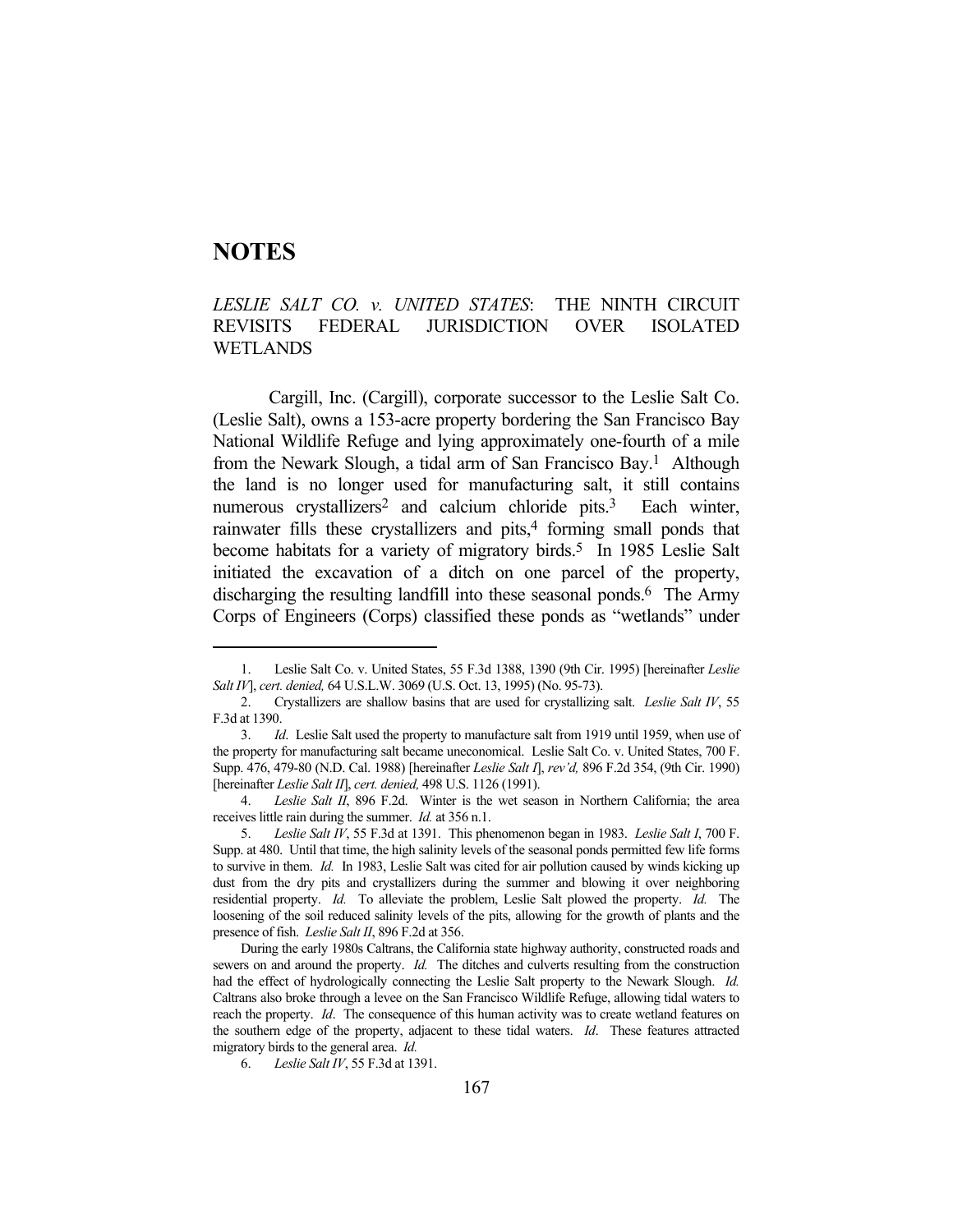the Clean Water Act due to their use by migratory birds7 and issued Leslie Salt a cease and desist order for filling wetlands without a proper permit.8 Leslie Salt challenged the Corps' jurisdiction over the property, contending that the seasonal ponds are only "isolated wetlands" that the Clean Water Act does not protect.9

 The trial court in the original action (*Leslie Salt I*) held that the Corps had no jurisdiction to regulate such isolated wetlands.10 On appeal (*Leslie Salt II*), the Ninth Circuit reversed.11 On remand (*Leslie Salt III*), the trial court, implementing the decision of the Ninth Circuit, found that fifty-five species of migratory birds use seasonally ponded areas on the property, and therefore, that the Corps may establish jurisdiction over those areas.12 The trial court also held that penalties are mandatory for discharging fill into those areas without a permit.<sup>13</sup> Upon a second appeal by Cargill (*Leslie Salt IV*), the Ninth Circuit held (1) that its conclusion in the first appeal, which extended the Corps' jurisdiction to include isolated wetlands used by migratory birds, was not clearly erroneous and (2) that penalties for unlawfully discharging fill material into the waters of the United States are mandatory, not issued at the discretion of the trial court. *Leslie Salt Co. v. United States*, 55 F.3d 1388 (9th Cir. 1995).

*Id.*

 <sup>7.</sup> *See* 51 Fed. Reg. 41217 (1986), *infra* note 22.

Leslie Salt IV, 55 F.3d at 1391. The Corps found Leslie Salt to be in violation of 33 U.S.C. §§ 1311(a) and 1344(a) (1986), which make discharging pollutants into the waters of the United States unlawful unless authorized by a permit issued by the Corps. *Id*. The Corps also found Leslie Salt to be violating 33 U.S.C. § 403 (The Rivers and Harbors Appropriation Act of 1899), which states that

it shall not be lawful to excavate or fill, or in any manner to alter or modify the course, location, condition, or capacity of . . . any navigable water of the United States, unless the work has been recommended by the Chief of Engineers and authorized by the Secretary of the Army prior to the beginning the same.

 <sup>9.</sup> *Leslie Salt II*, 896 F.2d at 356*.*

 <sup>10. 700</sup> F. Supp. at 490.

 <sup>11. 896</sup> F.2d at 355. The court held that the Commerce Clause Power, and thus the Clean Water Act, is "broad enough to extend the Corps' jurisdiction to local waters which may provide habitat to migratory birds," and remanded to the district court for a factual determination of the sufficiency of the property's connections to interstate commerce. *Id*. at 361.

 <sup>12.</sup> Leslie Salt v. United States, 820 F. Supp. 478 (N.D. Cal. 1992) [hereinafter *Leslie Salt III*], *aff'd*, *Leslie Salt IV*, 55 F.3d 1388. *See infra* notes 24-27 and accompanying text.

 <sup>13.</sup> *Leslie Salt III*, 820 F. Supp. at 483-84. For text of the section of the Clean Water Act imposing penalties, see *infra* note 43**.**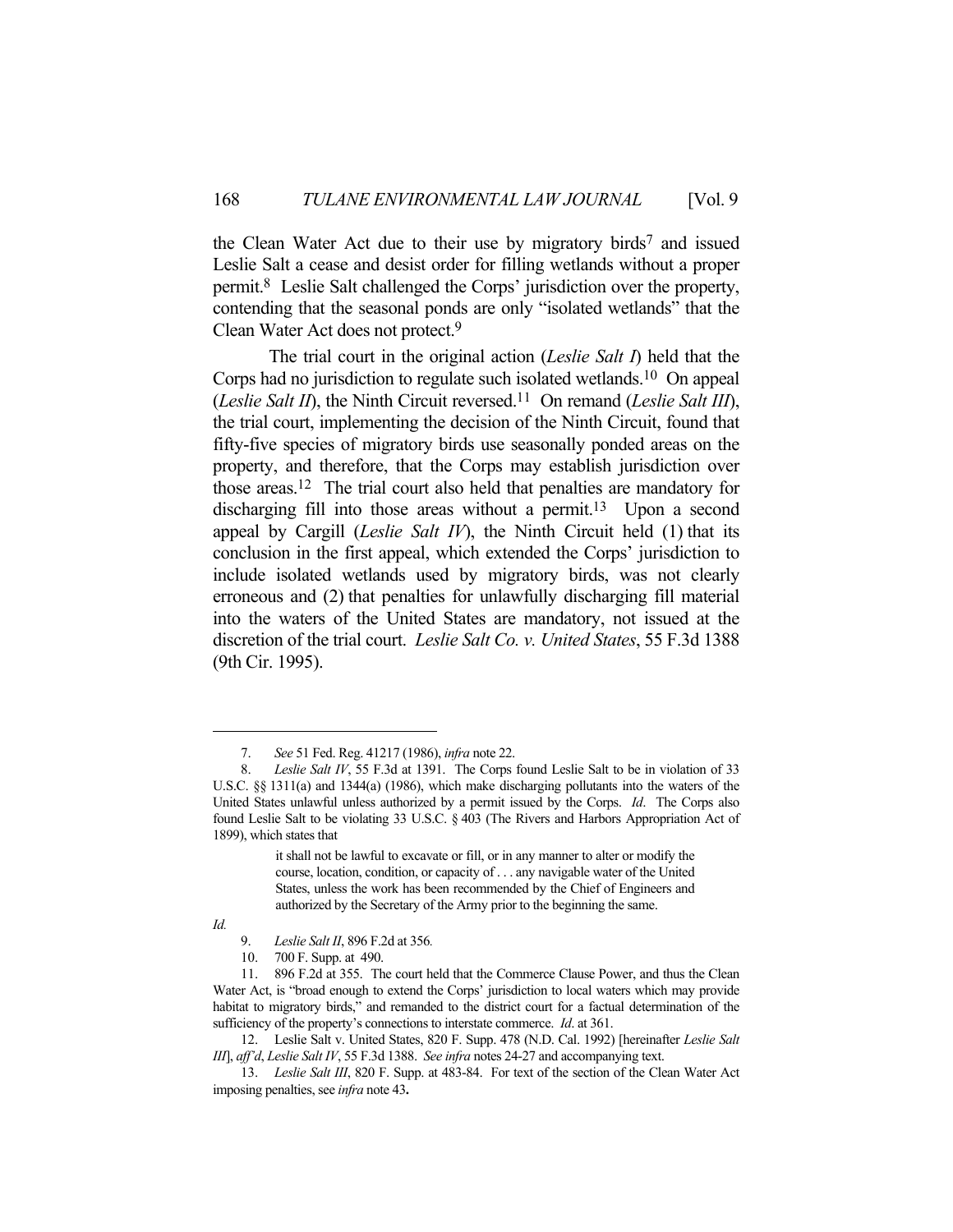Under the Clean Water Act, the Environmental Protection Agency (EPA) retains primary authority to regulate the discharge of pollutants.14 Congress, however, also conferred authority on the Corps in the Rivers and Harbors Act of 1899 to regulate dredged and fill materials.15 Recognizing the Corps' long-standing role in the dredging and maintaining of navigable channels and ports, Congress provided the Corps with authority to regulate dredged and fill material under the Clean Water Act.16

 The Clean Water Act regulates the discharge of such material into "navigable waters,"<sup>17</sup> which the Act defines as "waters of the United States, including the territorial seas."18 The Corps, in its regulations, has promulgated a more detailed definition of "waters of the United States," interpreting it to encompass a variety of water bodies, including wetlands and natural ponds.19 Comments to those regulations reserve the right to determine on a "case-by-case basis" which waters fall under the Corps' jurisdiction.20 Even if a body of water is not normally considered to be a "water of the United States," the Corps allows itself to determine otherwise if it finds regulation is needed under the circumstances.21 In its

20. 51 Fed. Reg. 41217.

 <sup>14. 33</sup> U.S.C. § 1342(a).

 <sup>15. 33</sup> U.S.C. § 403. For relevant text of statute, see *supra* note 8.

 <sup>16. 33</sup> U.S.C. § 1344(e). The statute states that "[t]he term 'Secretary' as used in this section [of the Clean Water Act] means the Secretary of the Army, acting through the Chief of Engineers." *Id*. at § 1344(d). *See* WILLIAM H. RODGERS, JR., ENVIRONMENTAL LAW § 4.6, at 318- 19 (2d ed. 1994).

 <sup>17. 33</sup> U.S.C. § 1344(a).

 <sup>18.</sup> *Id.* § 1362(7). In federal efforts to fight pollution, Congress gave "navigable waters" a broader definition in order to eliminate traditional limits of navigability. RODGERS, *supra* note 16, at 332-33.

 <sup>19. 33</sup> C.F.R. § 328.3(a)(3) (1993). The regulations include in waters of the United States "all . . . waters such as intrastate lakes, rivers, streams (including intermittent streams), mudflats, sandflats, wetlands, sloughs, prairie potholes, wet meadows, playa lakes, or natural ponds, the use, degradation or destruction of which could affect interstate or foreign commerce . . . ." *Id.* The regulations define "wetlands" as "areas that are inundated or saturated by surface or ground water at a frequency and duration sufficient to support, and that under normal circumstances do support, a prevalence of vegetation typically adapted for life in saturated soil conditions." *Id*. § 328.3(b). Even though this definition is a legal one, it is "obviously fact-responsive," leading courts to "defer to administrative choices." RODGERS, *supra* note 16, at 335.

 <sup>21.</sup> *Id.* The comments include the following as examples of what may be regulated even if not normally considered waters of the United States: "artificial lakes or ponds" and "[w]aterfilled depressions created in dry land ... for the purpose of obtaining fill, sand or gravel unless and until the construction or excavation operation is abandoned and the resulting body of water meets the definitions of waters of the United States." *Id.*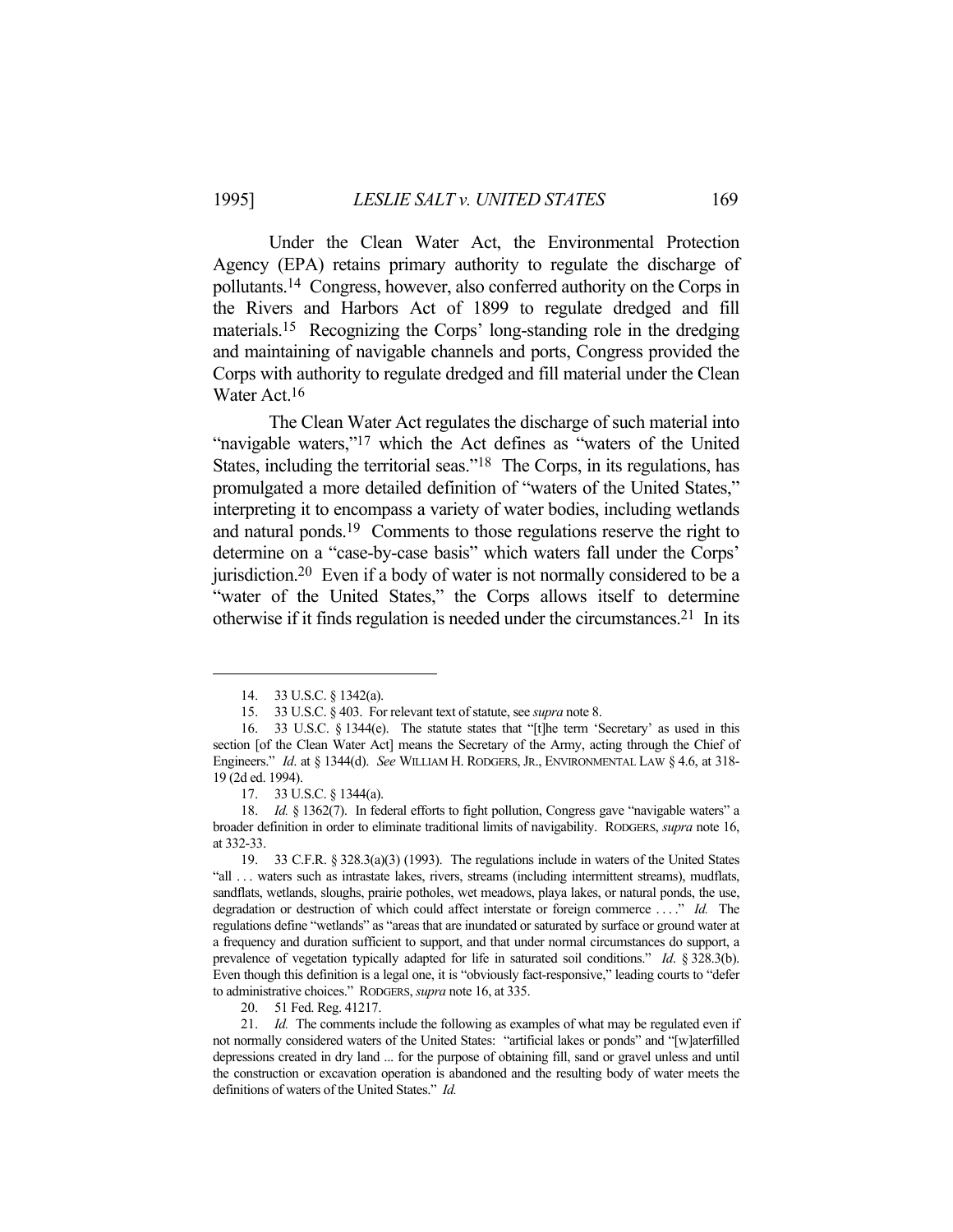comments, the Corps also expands the scope of United States waters to include waters inhabited by migratory birds.22

 Although generally acknowledged that waters of the United States may incorporate wetlands, the question of what constitutes wetlands has been the subject of much debate. The Supreme Court has held that the definition of waters of the United States may include "adjacent wetlands,"23 but the Court has yet to rule on the controversial issue of whether they include isolated wetlands. The Ninth Circuit confronted the issue of jurisdiction over isolated wetlands in *Leslie Salt II*. 24 The *Leslie Salt II* court acknowledged the Corps' broad definition of waters of the United States.<sup>25</sup> In particular, the court approved of the Corps' "migratory bird rule,"26 holding that "the Commerce Clause power . . . is broad enough to extend the Corps' jurisdiction to local waters which may provide habitat to migratory birds and endangered species."27

 <sup>22.</sup> *Id*. The comments state, in relevant part, that waters of the United States include waters: "(a) Which are or would be used as habitat by birds protected by Migratory Bird Treaties; or (b) Which are or would be used as habitat by other migratory birds which cross state lines; or (c) Which are or would be used as habitat for endangered species." 51 Fed. Reg. 41217.

 <sup>23.</sup> In 1985, the question concerning the breadth of the Corps' authority over "adjacent" wetlands (adjacent to navigable bodies of water) came before the Supreme Court in United States v. Riverside-Bayview Homes, Inc., 474 U.S. 121 (1985). In broadening the definition of "navigable waters" to encompass adjacent wetlands, the court considered the "language, policies, and legislative history" of the Clean Water Act. *Id.* at 131. The court noted that Congress, in drafting the 1972 amendments to the Clean Water Act, recognized that protection of aquatic ecosystems "demanded broad federal authority to control pollution." *Id.* at 132-33. Congress's decision to define "navigable waters" as "waters of the United States" signified congressional desire to reduce limits on federal regulation. *Id.* at 133. The court also noted that the Corps in its expertise had made a decision that adjacent wetlands were an indispensable part of the aquatic environment and felt it was reasonable to defer to the Corps' judgment. *Id.* at 135. The court was careful, however, to point out that it was not deciding whether *isolated* wetlands also fall under the auspices of the Corps. *Riverside-Bayview Homes*, 474 U.S. at 131-32 n.8.

 <sup>24. 896</sup> F.2d 354.

 <sup>25.</sup> *See id.* at 359-60.

 <sup>26.</sup> *See supra* note 22 for text of migratory bird rule.

 <sup>27.</sup> *Leslie Salt II*, 896 F.2d at 360. The *Leslie Salt II* decision, however, provided no explanation as to why migratory birds are an article of interstate commerce. *See id.*

The court dismissed the argument that only natural and not artificial waters could be regulated under the Clean Water Act. *Id.* at 360. The court also pointed out that the fact that a body of water exists only for part of the year does not prevent federal jurisdiction: the regulations specifically include as waters of the United States intermittent streams and playa lakes, both of which are seasonal. *Id.* (citing Quivira Mining Co. v. EPA, 765 F.2d 126, 130 (10th Cir. 1985), *cert. denied*, 474 U.S. 1055 (1986); United States v. Phelps Dodge Corp., 391 F. Supp. 1181, 1187 (D. Ariz. 1975)).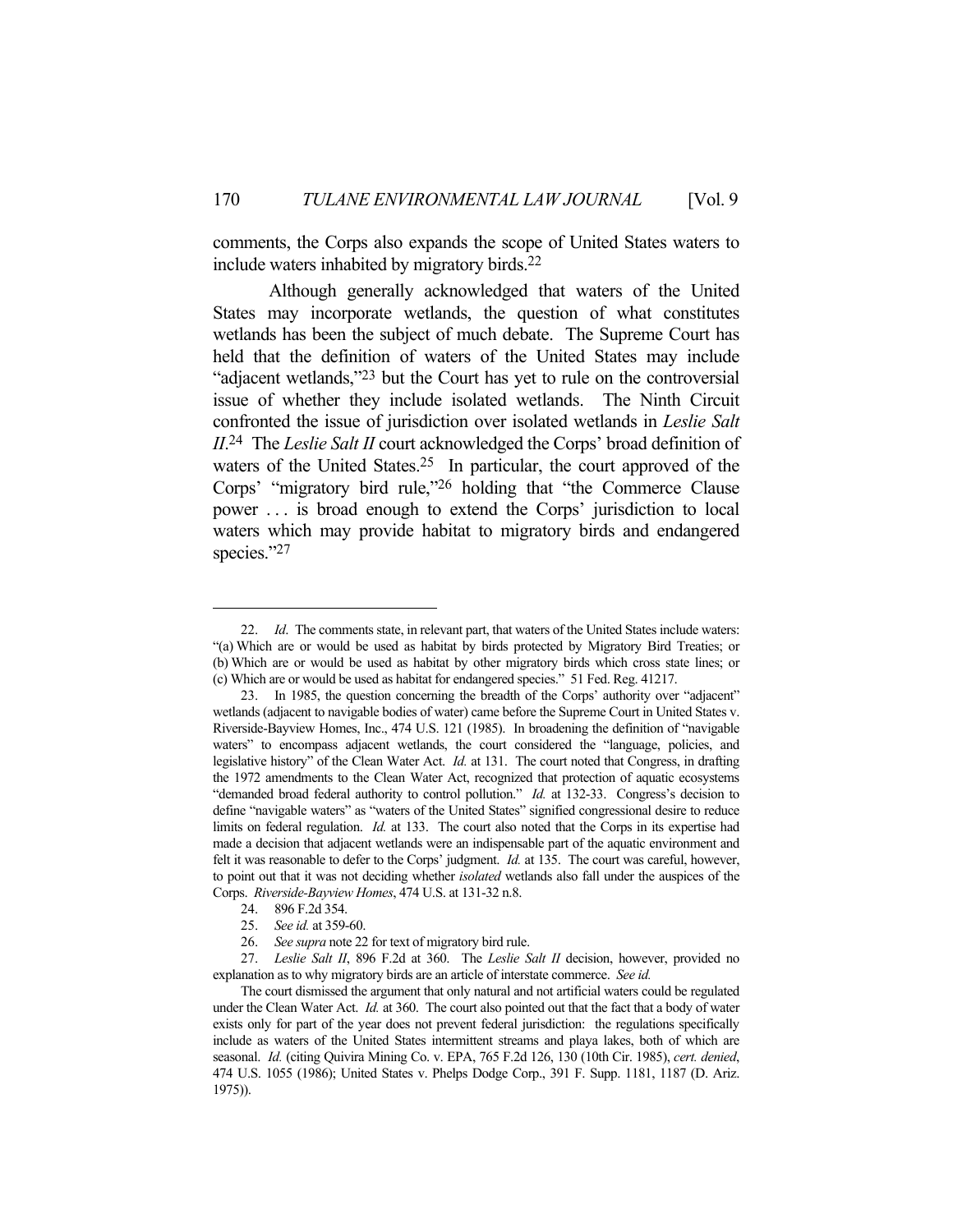The Seventh Circuit in *Hoffman Homes, Inc. v. EPA* (*Hoffman Homes II*) followed the Ninth Circuit in applying the migratory bird rule to isolated wetlands.<sup>28</sup> In vacating its previous opinion,<sup>29</sup> it held that migratory birds constitute a reasonable connection between isolated wetlands and interstate commerce.30 This court, unlike *Leslie Salt II*, provided some justification as to why migratory birds are within the scope of the Commerce Clause.<sup>31</sup> The court, noting that observing, hunting, and trapping birds in the United States is a billion dollar industry, reasoned that the cumulative loss of wetlands has reduced the population of birds, decreasing the ability of citizens to participate in that industry.32 The court narrowed its holding by asserting that the Corps must produce "substantial evidence" that a particular area of wetlands is a potential or actual migratory bird habitat for it to be subject to federal jurisdiction.33 The *Hoffman Homes II* decision was recognized by the *Rueth v. U.S.E.P.A.* court, which held that the *Hoffman Homes II* decision gave "full effect to Congress's intent to make the Clean Water Act as farreaching as the Commerce Clause permits."34

 The Fourth Circuit, however, has not looked upon the migratory bird rule so favorably. The court in *Tabb Lakes, Ltd. v. United States*  took exception to the rule on a procedural basis, holding that the Corps did not satisfy the requirements of the Administrative Procedure Act (APA) when promulgating the rule.35 According to section 553 of the APA, an agency must provide a period for notice and comment before any substantive rule is promulgated.<sup>36</sup> The APA, however, does not require notice and comment for interpretive rules or general statements of policy.37 The court determined that the rule was substantive rather than

 <sup>28. 999</sup> F.2d 256 (7th Cir. 1993) [hereinafter *Hoffman Homes II*].

 <sup>29.</sup> Hoffman Homes, Inc. v. EPA, 961 F.2d. 1310, 1321-23 (7th Cir. 1992), *vacated*, *Hoffman Homes II*, 999 F.2d 256. In this original appeal of an EPA order imposing a penalty for discharging dredged or fill material into interstate wetlands, the court dismissed the notion that the existence of migratory birds could give the Corps jurisdiction over isolated wetlands under the Commerce Clause. *Id.* at 1321-23.

 <sup>30.</sup> *Hoffman Homes II*, 999 F.2d 256 at 261. In holding that migratory birds satisfied the requisite connection to interstate commerce, the court pointed out that the interstate commerce connection "may be potential rather than actual, [or] minimal rather than substantial." *Id.*

 <sup>31.</sup> *Id.*

 <sup>32.</sup> *Id.*

 <sup>33.</sup> *Id*.

 <sup>34. 13</sup> F.3d 227, 231 (7th Cir. 1993).

 <sup>35. 715</sup> F. Supp. 726, 729 (E.D. Va. 1989), *aff'd per curiam,* 885 F.2d 866 (4th Cir. 1989).

 <sup>36. 5</sup> U.S.C. § 553(b)-(c) (1977).

 <sup>37.</sup> *Id.* § 553(b)(3)(A).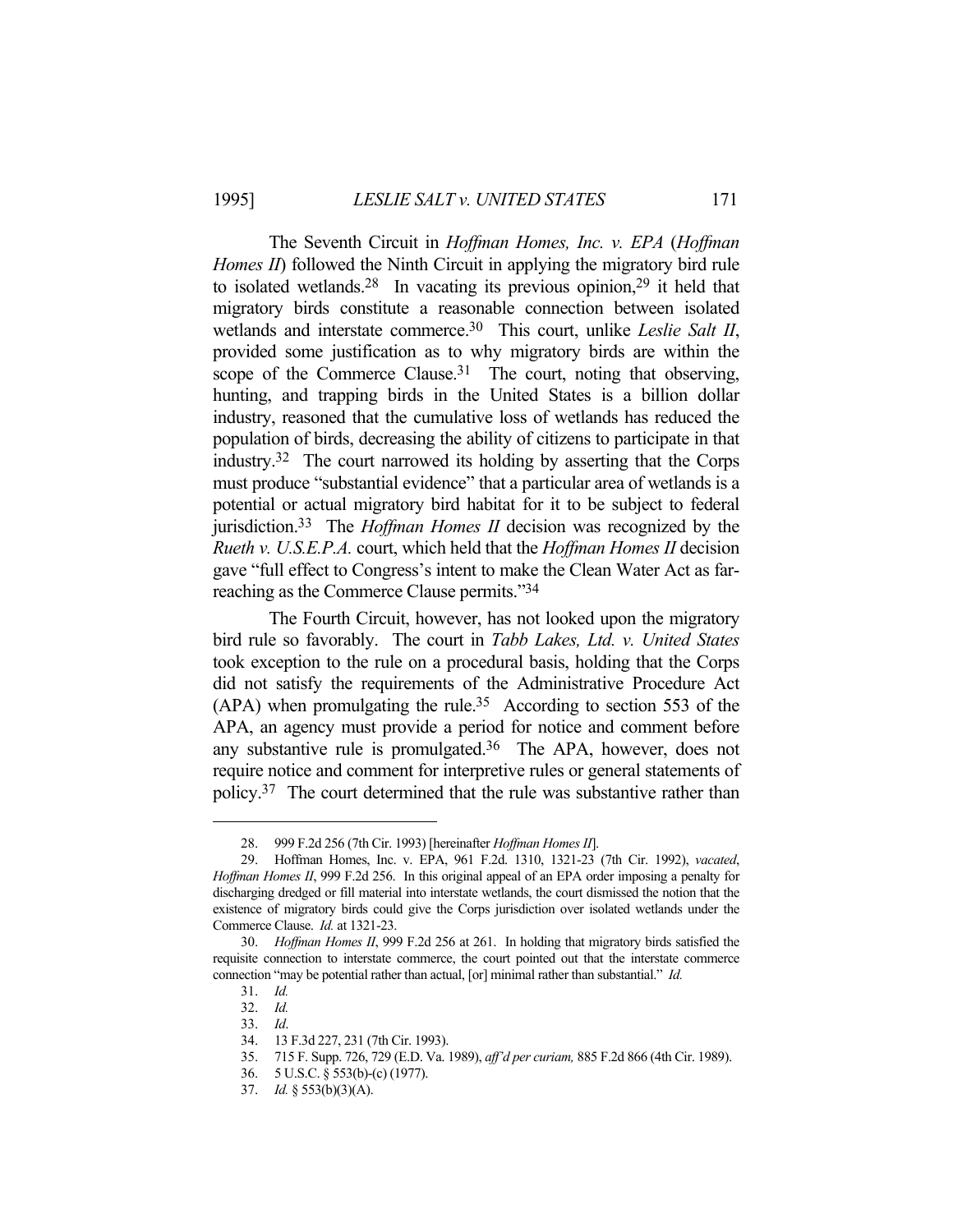interpretive because it delineated the required connection to interstate commerce and bound all Corps personnel.<sup>38</sup> The rule, however, originated in a memorandum of the Deputy Director of the Corps and not in the actual regulations defining waters of the United States; thus, the public never received notice of it or the opportunity to comment on it.39 As a result, the court held that the Corps could not legally administer it without violating the APA.<sup>40</sup> The court did not reach the issue of whether a properly promulgated migratory bird rule would be within the Commerce Clause power.41

 In a separate issue discussed in *Leslie Salt III* and in the noted case, there is controversy as to whether civil penalties are mandatory or discretionary when the Corps finds an entity to have violated the provisions of the Clean Water Act regulating dredged and fill material.42 The Clean Water Act provides that violators "shall be subject to" civil penalties in the event of a violation.43 Only two circuits, the Fourth and Eleventh, have definitively decided that civil penalties under the Clean Water Act's language are mandatory,<sup>44</sup> while several District Courts

*Id.*

 44. Atlantic States Legal Found. v. Tyson Foods, Inc., 897 F.2d 1128, 1142 (11th Cir. 1990); Stoddard v. W. Carolina Regional Sewer Auth., 784 F.2d 1200, 1208 (4th Cir. 1986).

 <sup>38.</sup> *Tabb Lakes*, 715 F. Supp. at 728 (citing American Hosp. Ass'n v. Bowen, 834 F.2d 1037, 1045 (D.C. Cir. 1987) ("Substantive rules are ones which grant rights, impose obligations, or produce other significant effects on public interests, or which effect a change in existing law or policy. Interpretive rules, by contrast, are those which merely clarify or explain existing law or regulations, are essentially ... instructional, and do not have the full force and effect of a substantive rule but are in the form of an explanation of particular terms.")).

 <sup>39.</sup> *Tabb Lakes*, 715 F. Supp. at 728-29. The memo stated that "waters which are used or could be used as habitat by other migratory birds which cross state lines" provide a sufficient connection to interstate commerce to allow regulation. *Id.* at 728. This language is similar to the comments to the actual regulations. 51 Fed. Reg. 41217 (for relevant text of comments, see *supra* note 22).

 <sup>40.</sup> *Tabb Lakes*, 715 F. Supp. at 729.

 <sup>41.</sup> *Id*.

 <sup>42.</sup> *Leslie Salt III*, 820 F. Supp. at 483.

 <sup>43. 33</sup> U.S.C. 1319(d) (1995). The Act, in relevant part, states:

Any person who violates [one of the enumerated sections] shall be subject to a civil penalty not to exceed \$25,000 per day for each violation. In determining the amount of a civil penalty, the court shall consider the seriousness of the violation or violations, the economic benefit (if any) resulting from the violation, any history of such violations, any good faith efforts to comply with the applicable requirements, the economic impact of the penalty on the violator, and such other matters as justice may require.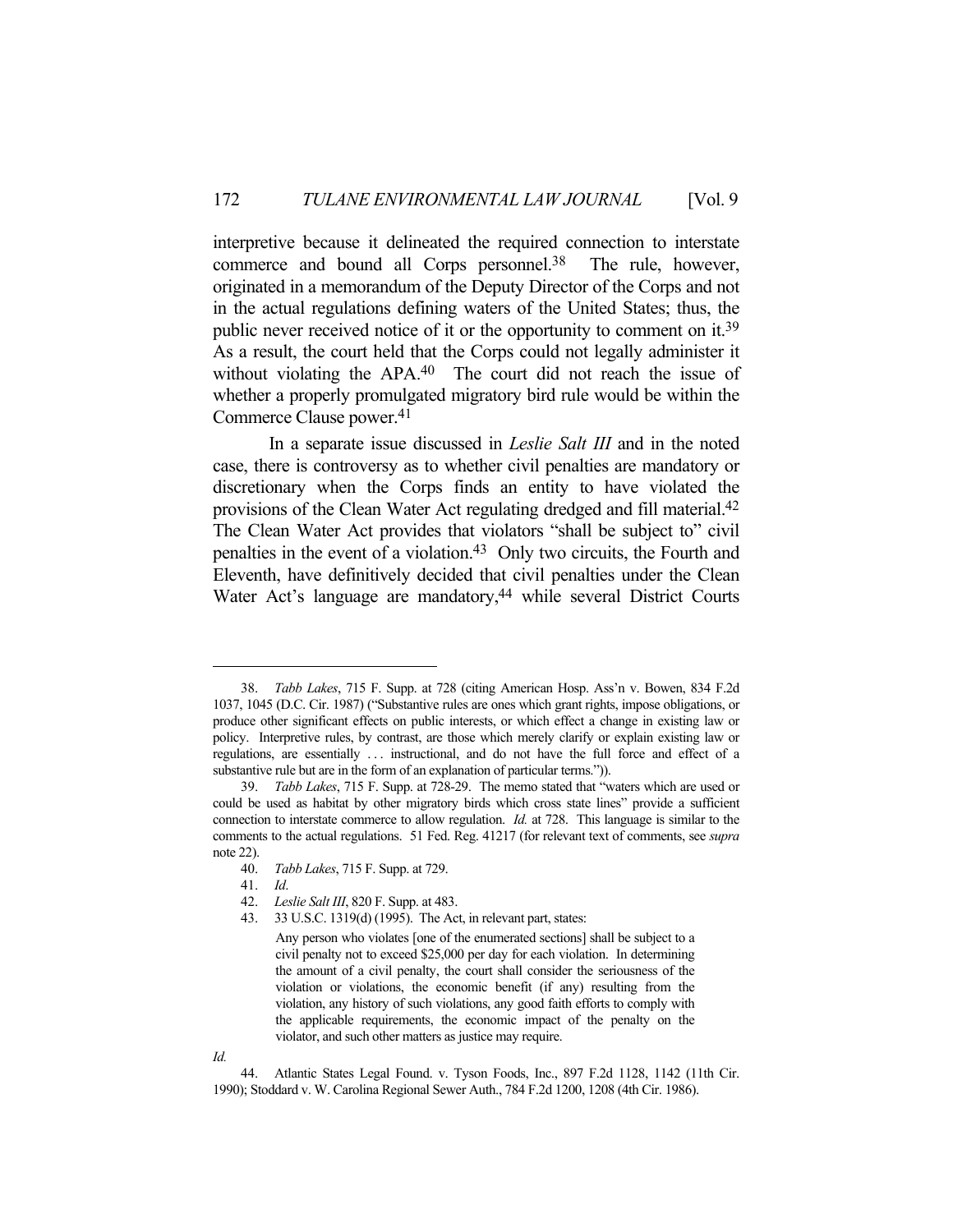have held to the contrary.<sup>45</sup> Prior to the noted case, the Ninth Circuit had not addressed this question.

 In the noted case, the Ninth Circuit explained why it chose to reconsider this case, which it had previously decided in *Leslie Salt II*. 46 The court acknowledged that while the "law of the case" doctrine pronounces that one panel of an appellate court normally does not reconsider matters decided in a prior appeal to another matter in the same case, it does not absolutely bar reconsideration.47 Courts may still consider a previously resolved question in cases where there has been an intervening change of controlling authority, where new evidence has surfaced, or where the previous disposition was clearly erroneous and would work a manifest injustice.<sup>48</sup> Cargill argued that the prior ruling was clearly erroneous because it upheld the migratory bird rule in a "bare conclusion" without sufficient discussion.<sup>49</sup> On that basis, the court accepted Cargill's appeal for reconsideration of the case.<sup>50</sup>

 Cargill, making an argument based on the Fourth Circuit's *Tabb Lakes* ruling, claimed that the Corps' comments to its 1986 regulations defining waters of the United States are substantive rules, promulgated without notice and comment as required by the APA.51 The United States, relying on the Seventh Circuit's *Hoffman Homes II* decision, maintained that the comments are interpretive because they simply establish the Corps' understanding of the statutory term "waters of the United States."52 The court, sidestepping this issue, held that since the

 <sup>45.</sup> Hawaii's Thousand Friends v. Honolulu, 149 F.R.D. 614, 617 (D. Haw. 1993); United States v. Bradshaw, 541 F. Supp. 880, 883 (D. Md. 1981).

 <sup>46.</sup> *Leslie Salt IV*, 55 F.3d at 1392-93. The court admitted that the opinion in *Leslie Salt II* upholding the migratory bird rule was "succinct," but held that even if a decision is not well explained, it still becomes "law of the case." *Id.* at 1392.

 <sup>47.</sup> *Id*. at 1392-93 (citing Kimball v. Callahan, 590 F.2d 768, 771 (9th Cir.), *cert. denied*, 444 U.S. 826 (1979); Messenger v. Anderson, 225 U.S. 436, 444 (1912)). The law of the case doctrine "merely expresses the practice of courts generally to refuse to reopen what has been decided" and is "not a limit to their power." *Id.* at 1393 (quoting *Messenger*, 225 U.S. at 444).

 <sup>48.</sup> *Leslie Salt IV*, 55 F.3d at 1393 (citing Merritt v. Mackey, 932 F.2d 1317, 1320 (9th Cir. 1991)).

 <sup>49.</sup> *Leslie Salt IV,* 55 F.3d at 1392.

 <sup>50.</sup> *Id.* at 1393. Cargill did not appeal the factual findings of the court in *Leslie Salt III*. *Id.* at 1392.

 <sup>51.</sup> *Leslie Salt IV*, 55 F.3d at 1393. For relevant text of comments, see 51 Fed. Reg. 41217, *supra* note 22.

 <sup>52.</sup> *Id.* at 1393-94 (citing *Hoffman Homes II*, 999 F.2d at 261). The Ninth Circuit has held that a substantive rule is one that compels "general extra-statutory obligations pursuant to authority properly delegated by the legislature," while an interpretive rule is one which illustrates "what the administrative officer thinks the statute or regulation means." Alcaraz v. Block, 746 F.2d 593, 613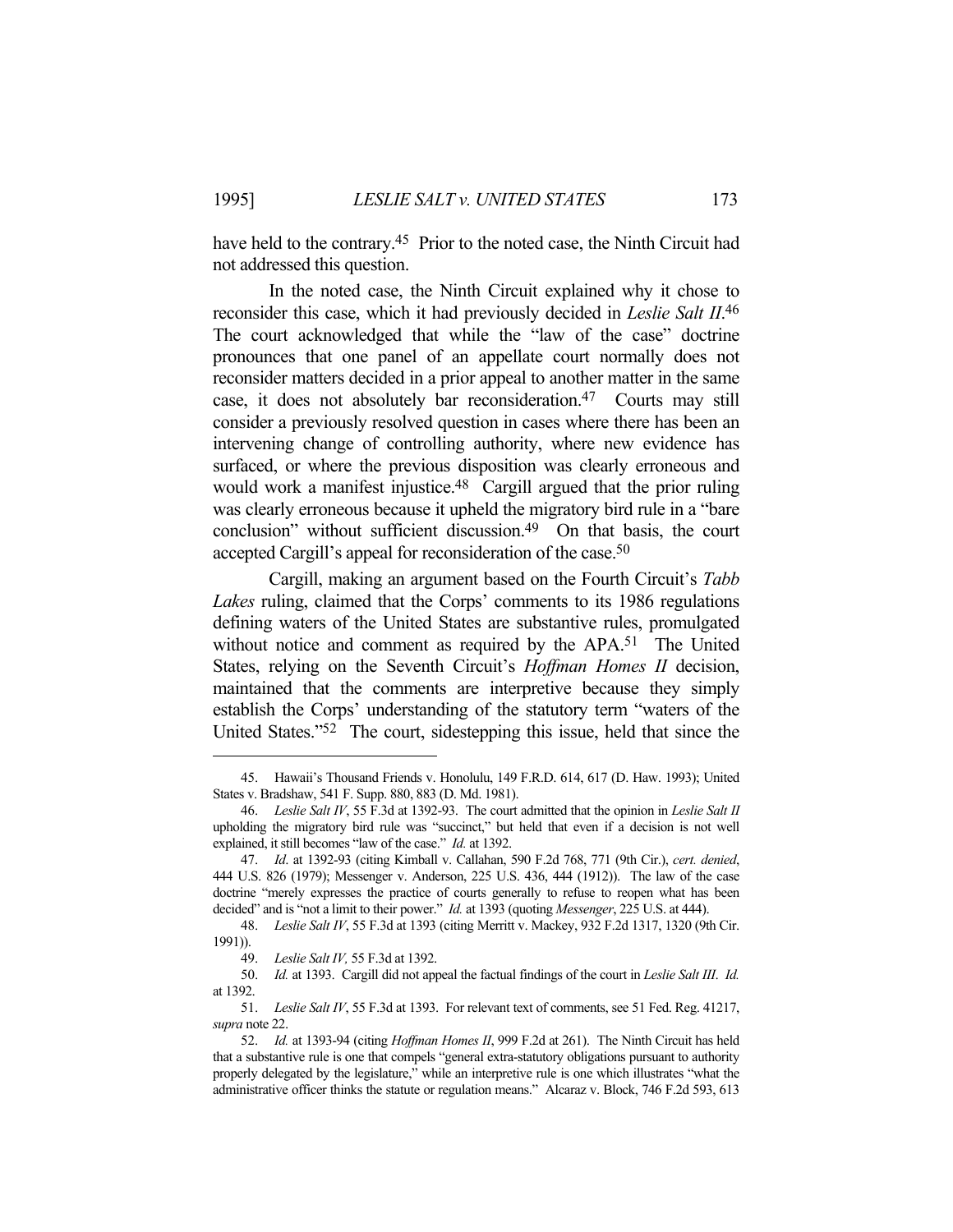comments could plausibly be seen as either interpretive or substantive. The distinction could not be a basis for showing that the decision in *Leslie Salt II* was clearly erroneous.<sup>53</sup>

 Cargill contended, however, that even if the rule were interpretive, an interpretation of the Clean Water Act that extends jurisdiction to isolated wetlands occupied by migratory birds is unreasonable.54 According to the Ninth Circuit, the reasonableness of an act must be judged against its language, policy, and legislative history.55 The court acknowledged that the language of the Clean Water Act is silent as to whether isolated waters used by migratory birds fall under its scope.56 The court held, however, that the Clean Water Act's policy of protecting wildlife supports the inclusion of isolated wetlands. 57 Legislative history since 1972 demonstrates that Congress intended to extend jurisdiction over waters of the United States to the maximum extent possible under the Commerce Clause.<sup>58</sup> The court cited the Seventh Circuit's ruling in *Hoffman Homes II* for the proposition that one may reasonably consider migratory birds to be the link between isolated wetlands and interstate commerce.<sup>59</sup> The court, also suggesting that the Supreme Court would approve of the extension of jurisdiction, quoted the Supreme Court's explanation that "wetlands . . . may function as integral parts of the aquatic environment even when the moisture creating the wetlands does not find its source in the adjacent bodies of water."60 The court admitted that it might have given Cargill's reasonability arguments closer consideration if it were reflecting on the issue for the first time.<sup>61</sup>

 58. *Leslie Salt IV*, 55 F.3d at 1394-95 (citing S. REP. No. 1236, 92d Cong., 2d Sess. 144 (1972), *reprinted in* 1972 U.S.C.C.A.N. 3668, 3776).

<sup>(9</sup>th Cir. 1984). These definitions are slightly different from the definitions applied in *Tabb Lakes.* (For the *Tabb Lakes* definitions, see *supra* note 38.)

 <sup>53.</sup> *Leslie Salt IV*, 55 F.3d at 1394.

 <sup>54.</sup> *Id.*

 <sup>55.</sup> *Id*.

 <sup>56.</sup> *Id*.

 <sup>57.</sup> *Leslie Salt IV*, 55 F.3d at 1394 (citing 33 U.S.C. 1251(a)(2) ("[I]t is the national goal that wherever attainable, an interim goal of water quality which provides for the protection and propagation of fish, shellfish, and wildlife and provides for recreation in and on the water be achieved by July 1, 1983. . . .")).

 <sup>59.</sup> *Leslie Salt IV*, 55 F.3d at 1393-94 (citing *Hoffman Homes II*, 999 F.2d at 261.)

 <sup>60.</sup> *Id.* at 1395 (citing *Riverside-Bayview Homes*, 474 U.S. 121, 131). The *Riverside* court also stated that "wetlands may serve significant natural biological functions, including food chain production, general habitat, and nesting, spawning, rearing and resting sites for aquatic ... species." *Riverside-Bayview Homes*, 474 U.S. at 134-35.

 <sup>61.</sup> *Leslie Salt IV*, 55 F.3d at 1395.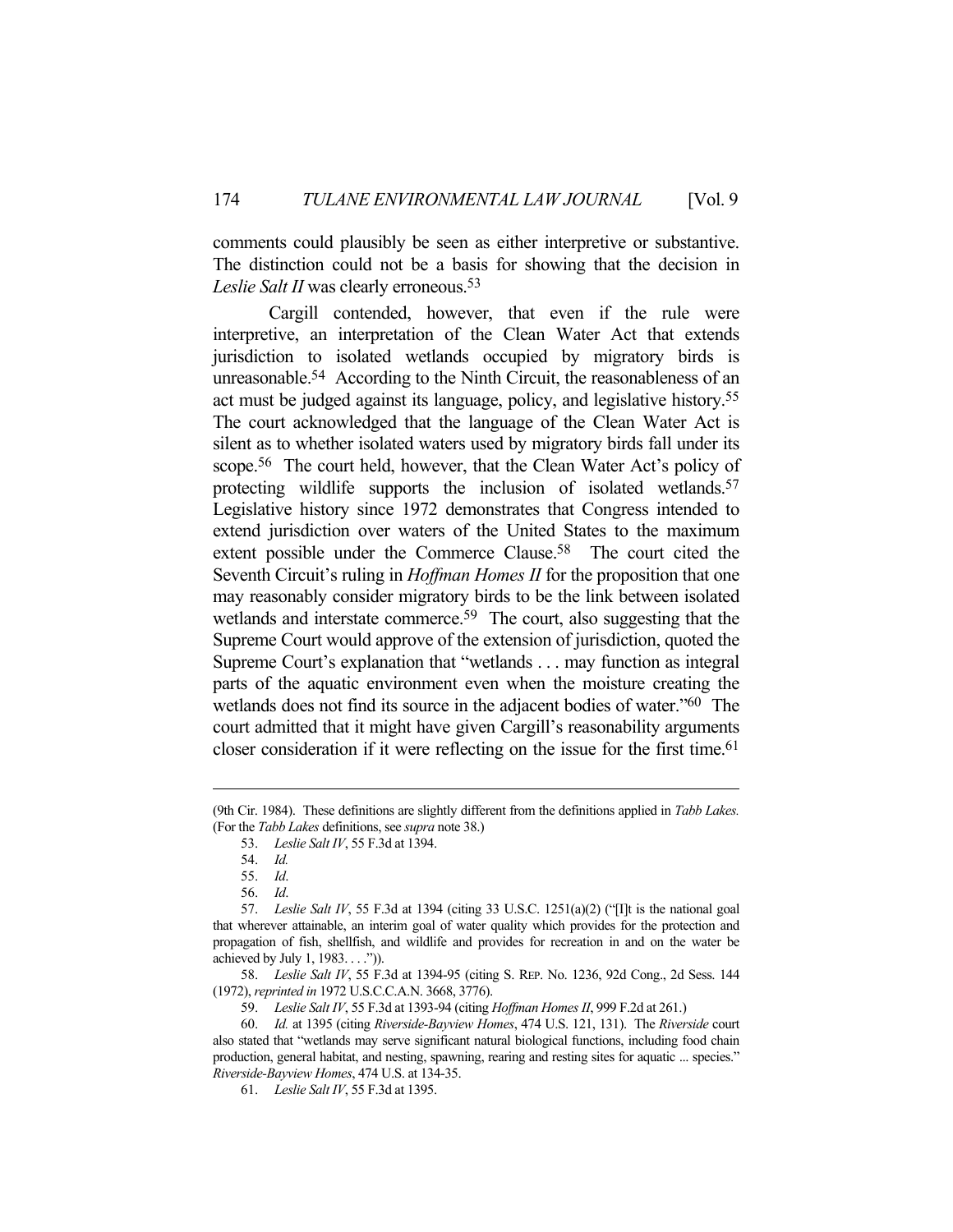It held, however, that since the policy of the Clean Water Act, its legislative history, and at least one other circuit have shown it reasonable to interpret the Clean Water Act as encompassing isolated wetlands, the court in *Leslie Salt II* did not clearly err.62

 Cargill made the further claim that even if the court considered the migratory bird rule a reasonable interpretation of the Clean Water Act, the rule's insubstantial connection to interstate commerce still puts it outside the bounds of congressional power under the Commerce Clause.<sup>63</sup> The court stated that *Leslie Salt II* had resolved this issue.<sup>64</sup> Unlike the *Leslie Salt II* court, however, the court proceeded to explain why migratory birds are within the scope of the Commerce Clause power.65 In doing so, it held that any review of congressional enactments under the Commerce Clause should be extremely deferential.<sup>66</sup> Moreover, the court emphasized that the Commerce Clause has historically regulated activities that individually seem insignificant, but that in the aggregate may actually have a "far from trivial" impact on interstate commerce.67

 The court pointed to two Supreme Court cases that lend support to the inclusion of migratory birds in interstate commerce.68 One of those cases, *Hughes v. Oklahoma*, held that state regulations of intrastate wildlife fall within the ambit of the dormant Commerce Clause.<sup>69</sup> The other, *Palila v. Hawaii Dept. of Land and Natural Resources*, upheld the Endangered Species Act against a Commerce Clause challenge.70 In justifying the connection to interstate commerce, the *Palila* court found that protecting and improving the habitats of endangered species allow scientists and students to travel between states to observe a variety of

 <sup>62.</sup> *Id*.

 <sup>63.</sup> *Id*.

 <sup>64.</sup> *Id*. (citing *Leslie Salt II*, 896 F.2d at 360). Even Judge Rymer, in her dissent in *Leslie Salt II*, admitted that the commerce power can reach regulation of migratory bird habitat. *Leslie Salt II*, 896 F.2d at 361 n.1 (Rymer, J., dissenting). The basis of her argument against finding isolated wetlands to be protected by the Clean Water Act was that Congress did not intend the Act to include such a wide jurisdiction. *Id.*

 <sup>65.</sup> *Leslie Salt IV*, 55 F.3d at 1395-96.

 <sup>66.</sup> *Id* at 1395*.*

 <sup>67.</sup> *Id.* (citing Columbia River Gorge United v. Yeutter, 960 F.2d 110, 113 (9th Cir. 1992) (quoting Wickard v. Filburn, 317 U.S. 111, 127-128 (1942)), *cert. denied*, 113 S. Ct. 184 (1992)).

 <sup>68.</sup> *Leslie Salt IV*, 55 F.3d at 1396.

 <sup>69. 441</sup> U.S. 322, 329-36 (1979).

 <sup>70. 471</sup> F. Supp. 985, 995 (D. Haw. 1979), *aff'd*, 639 F.2d 495 (9th Cir. 1981).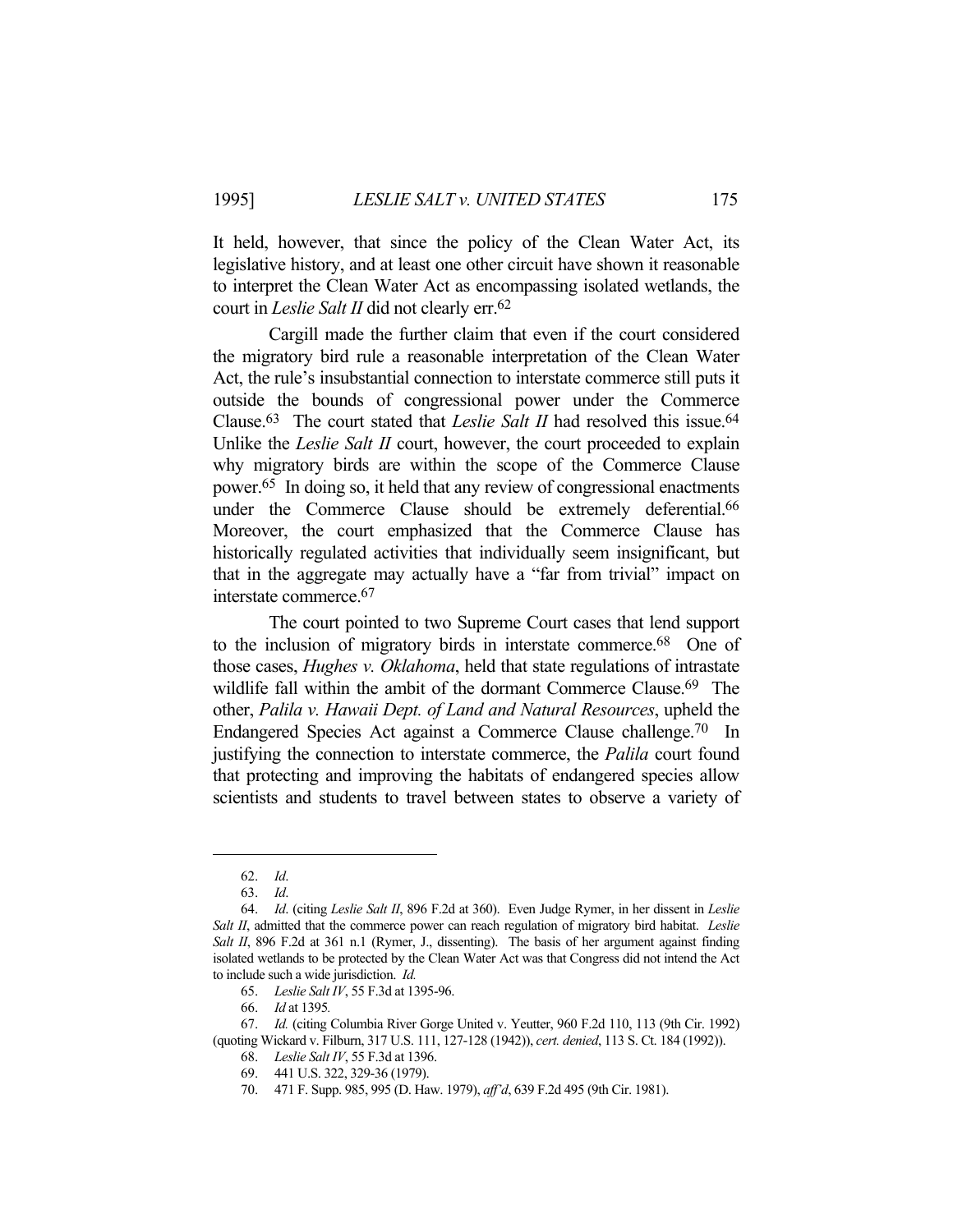species.71 Because of these cases and the "broad sweep of the Commerce Clause," the court in *Leslie Salt IV* held that it is within the bounds of reason to find a valid connection between migratory birds and interstate commerce under the Commerce Clause.72

 In a final attempt to evade the Corps' jurisdiction, Cargill argued that Congress unconstitutionally delegated its legislative powers to the Corps.73 Cargill contended that by allowing the Corps to define the term "waters of the United States," Congress violated the nondelegation doctrine, which makes it unconstitutional to delegate important choices of social policy to other branches of government.<sup>74</sup> The court, summarily dismissing this argument in a footnote, held that in the underlying policies of the Clean Water Act, Congress provided more than the necessary "intelligible principle" required to uphold delegation of legislative power.75

 In a separate issue not addressed in *Leslie Salt II*, Cargill claimed that the district court in *Leslie Salt III* was mistaken in holding that civil penalties under section 309(d) of the Clean Water Act are mandatory rather than discretionary.<sup>76</sup> The court admitted that the statute's language, which states that a violator "shall be subject to" rather than "shall pay" penalties, is ambiguous.<sup>77</sup> The court even acknowledged that the language at first glance appears to make penalties discretionary.78

 75. *Leslie Salt IV*, 55 F.3d at 1396 n.3 (citing Mistretta v. United States, 488 U.S. 361 (1989)). *See also supra* note 74.

 <sup>71.</sup> *Id.* at 995.

 <sup>72.</sup> *See Leslie Salt IV*, 55 F.3d at 1396.

 <sup>73.</sup> *Leslie Salt IV*, 55 F.3d at 1396 n.3.

 <sup>74.</sup> *Id.* The nondelegation doctrine

ensures that important choices of social policy are made by Congress, . . . guarantees that, to the extent Congress finds it necessary to delegate authority, it provides the recipient of that authority with an 'intelligible principle' to guide the exercise of the delegated discretion, . . . [and] ensures that courts charged with reviewing the exercise of delegated legislative discretion will be able to test that exercise against ascertainable standards.

Indus. Union Dep't, AFL-CIO v. Am. Petroleum Inst., 448 U.S. 607, 685-86 (1980) (Rehnquist, J., concurring).

 <sup>76.</sup> *Leslie Salt IV*, 55 F.3d at 1396.

 <sup>77.</sup> *Id.* at 1396-97. The dissenting opinion argued that the words "subject to" make the imposition of penalties discretionary. *Id.* at 1397-98 (O'Scannlain, J., dissenting).

 <sup>78.</sup> *Id.* at 1397.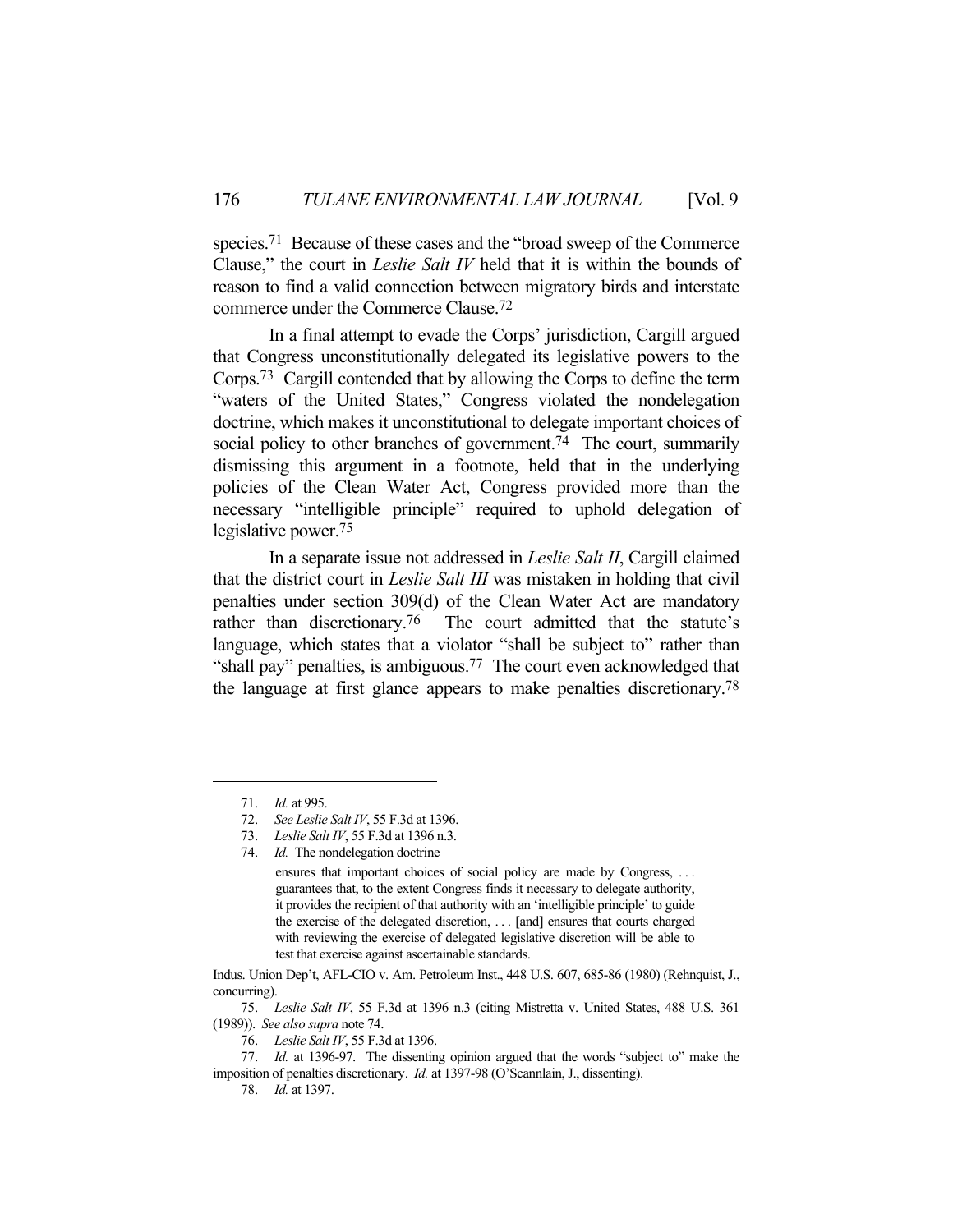The court, however, chose not to break with the Fourth and Eleventh Circuits' interpretations that penalties are mandatory.79

The court provided two justifications for this holding.<sup>80</sup> First, it cited an opinion of Justice Cardozo that stated that in statutory interpretation, "shall" has always been a word of command rather than guidance when the purpose of the statute is to protect private or public rights, a primary purpose of the Clean Water Act.81 Second, the court held that if Congress had truly intended such penalties to be discretionary, it would have used the word "may" rather than "shall" as it did in section  $309(g)(1)$  of the Clean Water Act.<sup>82</sup> The court was careful to note that the Act alleviates the harshness of a mandatory penalty in that it does not limit a district court's discretion as to the amount of the penalty.<sup>83</sup> Even though some penalty must be imposed, the district court is free to set the penalty in an amount commensurate with the defendant's culpability.84

 The *Leslie Salt IV* court, although generally in accord with the Seventh Circuit's ruling in *Hoffman Homes II*, failed to emphasize that the Corps must find "substantial evidence" that migratory birds use a particular isolated wetland before asserting jurisdiction.85 Evidence that migratory birds do, indeed, utilize a particular isolated wetland is central to regulating that wetland under the Commerce Clause since, according to the court, migratory birds are the *only* connection between isolated wetlands and interstate commerce.<sup>86</sup> In the same vein, since hunting and observing the birds are the only identified factors linking them to interstate commerce, a showing by the Corps that migratory birds that make habitat out of isolated wetlands are birds that hunters actually track and observers actually watch also would seem necessary.

 During recent debates over the 1995 Clean Water Act Amendments, Congress used the same logic as the *Leslie Salt IV* court in

## 86. *Id.*

 <sup>79.</sup> *Leslie Salt IV*, 55 F.3d at 1397 (citing Atlantic States Legal Found. v. Tyson Foods, Inc., 897 F.2d 1128, 1142 (11th Cir. 1990); Stoddard v. W. Carolina Regional Sewer Auth., 784 F.2d 1200, 1208 (4th Cir. 1986)).

 <sup>80.</sup> *Leslie Salt IV*, 55 F.3d at 1397*.*

 <sup>81.</sup> *Id.* (citing Escoe v. Zerbst, 295 U.S. 490, 494 (1935)).

 <sup>82.</sup> *Leslie Salt IV*, 55 F.3d at 1397 (citing 33 U.S.C. § 1319(g)(1)).

 <sup>83.</sup> *Leslie Salt IV,* 55 F.3d at 1397

 <sup>84.</sup> *Id.*; *see* 33 U.S.C. § 1319(d). For relevant text of statute, see *supra* note 43.

 <sup>85.</sup> The court held that any wetlands which "may have a connection to the aquatic ecosystem in [its] role as habitat for migratory birds" should be under the Corps' jurisdiction. *Leslie Salt IV*, 55 F.3d at 1395.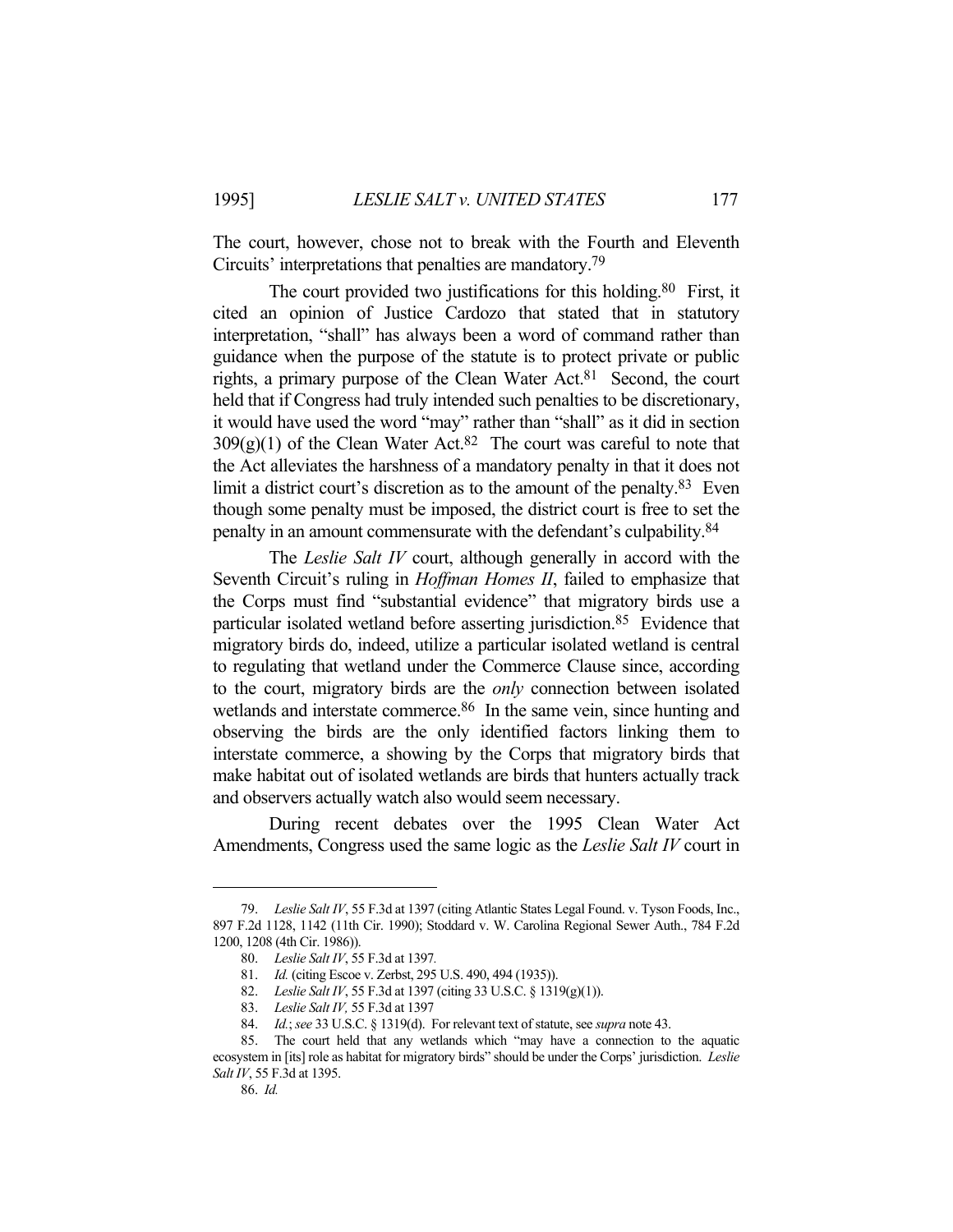approving of the migratory bird rule. On May 16, 1995, only six days before the *Leslie Salt IV* decision, <sup>87</sup> the House of Representatives agreed to an amendment to the 1995 Amendments that eliminated language prohibiting property from being categorized as wetlands based solely on migratory birds' use of them as habitats.<sup>88</sup> Supporters of the amendment were rightly concerned that without such an amendment, the federal government would lose jurisdiction over virtually all isolated wetlands.89 Supporters also worried that without federal protection of isolated wetlands, the migratory bird population, which has been dropping yearly, would decline even further.<sup>90</sup> They pointed out that the United States' wildlife refuges alone are not adequate to support the millions of waterfowl that migrate across America.<sup>91</sup>

 Furthermore, Congress, noting that the sport of hunting migratory birds contributes almost \$20 billion a year to the nation's economy, had no qualms that the power to regulate isolated wetlands was within their authority to regulate interstate commerce.92 To counter opponents' fear that the Corps would be able to run roughshod over private landowners, Congressman Weldon pointed out that the Corps would still be required to prove that a specific isolated wetland is essential to migratory bird populations before assuming regulatory jurisdiction over it.93 Thus, the recent congressional record provides support for and supplements the *Leslie Salt IV* decision.

 In all its attention to the connection between migratory birds and interstate commerce, the *Leslie Salt IV* court overlooked possible alternative arguments for linking wetlands to interstate commerce.<sup>94</sup>

93. 141 CONG.REC. at 4987*.*

 <sup>87.</sup> *Leslie Salt IV* was decided on May 22, 1995. *Id.* at 1388.

 <sup>88. 141</sup> CONG. REC. H4987 (daily ed. May 16, 1995). The amendment was written by Congressmen Dingell, Weldon, and Gilchrest who are all House members of the Migratory Bird Commission. *Id*. at 4987.

 <sup>89.</sup> *Id.* (statement of Cong. Mineta)*.* Congressman Mineta stated that "the mere fact that a wetland is isolated should not make it automatically less protected than one which is directly linked to the otherwise navigable waters of the United States." *Id* at 4988*.*

 <sup>90. 141</sup> CONG.REC. at 4987.

 <sup>91.</sup> *Id*.

 <sup>92.</sup> *Id.* at 4987-88. Congressman Luther postulated that if Congress failed to protect isolated wetlands, "future generations may not be able to experience the recreational opportunities so many of us have had, and the gains we have made in replenishing our wildlife population over the past several years [under the Clean Water Act] could be lost forever." (statement of Cong. Luther) *Id.* at 4988

 <sup>94.</sup> The court stated: "The seasonally ponded areas on Cargill's property have no hydrological connection to any other body of water." *Leslie Salt IV*, 55 F.3d at 1395.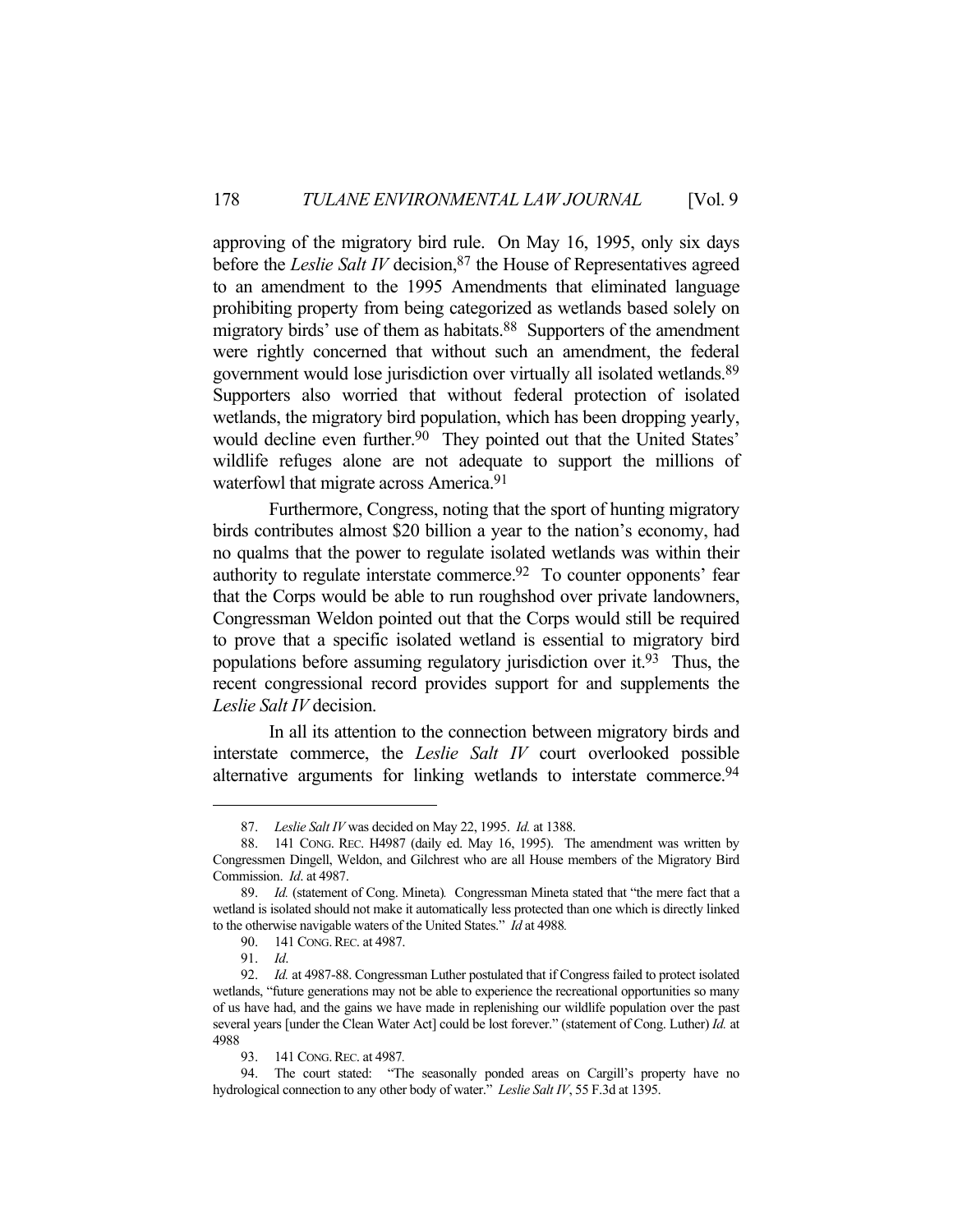Even though an isolated body of water might not be physically attached or adjacent to another larger body of water, it does not mean that no hydrological connection exists between them.<sup>95</sup> All water on earth is hydrologically linked.<sup>96</sup> The pollution of small, isolated wetlands in the aggregate could have the effect of polluting other larger bodies of water that are well within the "waters of the United States" as defined by the Clean Water Act. If the court had demonstrated this other possible connection to interstate commerce, it would not have had to rest the entire burden on hunters and observers of migratory birds.

 In the Supreme Court's denial of certiorari to Cargill, Justice Thomas wrote a lengthy dissent in which he expressed "serious doubts about . . . the Corps' assertion of jurisdiction over" Cargill's property.97 He cited the recent case of *United States v. Lopez* in which the Supreme Court, for the first time in many years, limited congressional power under the Commerce Clause.98 The Court in *Lopez* held that the connection between the possession of a gun on school grounds and interstate commerce was too tenuous to allow federal regulation.99 In *Cargill*, Justice Thomas stated that "the basis asserted to create federal jurisdiction over petitioner's land," that a possible reduction in migratory bird populations would interfere with interstate commerce, is "even more farfetched" than the notion rejected in *Lopez*. 100

 The *Lopez* court concluded that the proper test to determine whether an activity is within Congress's commerce power is whether the activity "substantially affects" interstate commerce.101 In *Cargill*, Justice Thomas argued that the Corps' extension of its powers to regulate any

 <sup>95.</sup> Robert D. Icsman, Comment, Hoffman Homes, Inc. v. Administrator, U.S. EPA*: The Seventh Circuit Gets Bogged Down In Wetlands*, 54 OHIO ST. L.J. 809, 833 (1993).

 <sup>96.</sup> *Id*. at 833 n.133 (citing Jerry Jackson, *Wetlands and the Commerce Clause: The Constitutionality of Current Wetland Regulation Under Section 404 of the Clean Water Act*, 7 VA. J. NAT. RESOURCES L. 307, 322 (1988) ("Whether a water molecule exists as water vapor in the atmosphere, precipitation, ice, surface or ground water, it is all the same water, and it is all interchangeable.")).

 <sup>97.</sup> Cargill, Inc., v. United States, 1995 WL 437040 at \*2 (U.S. Oct. 30, 1995). Justice Thomas would have granted certiorari "to resolve whether the potential or occasional existence of migratory birds on petitioner's property creates a sufficient nexus with interstate commerce to permit Corps regulation of these lands." *Id*. at \*1.

 <sup>98.</sup> *Id.* at \*2 (citing United States v. Lopez, 115 S. Ct. 1624 (1995)).

 <sup>99.</sup> *Lopez*, 115 S. Ct. at 1634.

 <sup>100.</sup> *Cargill*, 1995 WL 437040 at \*2. Justice Thomas also had difficulty reconciling the fact that Leslie Salt could have filled the ponds if it was still using them for salt production while it could not do so after salt production ceased. *Id.* at \*3 n.2.

 <sup>101.</sup> *Lopez*, 115 S. Ct. at 1630.